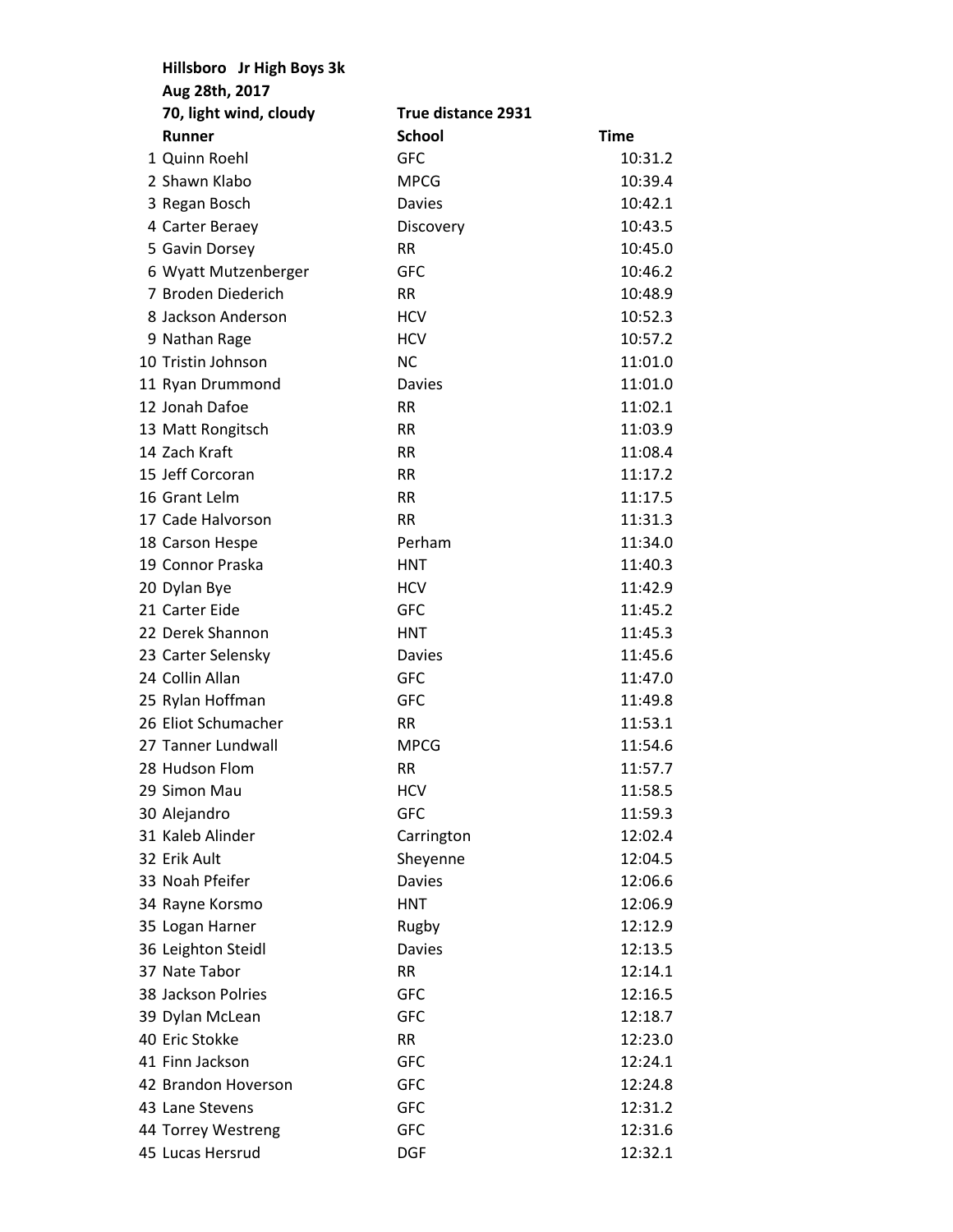| 46 Matthew Duchscherer | <b>NRS</b>    | 12:32.6 |
|------------------------|---------------|---------|
| 47 Ethan Sherva        | <b>HCV</b>    | 12:36.2 |
| 48 Carson Ketterl      | <b>HCV</b>    | 12:37.1 |
| 49 Riley Suda          | Grafton       | 12:37.8 |
| 50 Hayden Saville      | Sheyenne      | 12:43.2 |
| 51 Brody Gwin          | AB/NCW        | 12:46.9 |
| 52 Jake Wright         | <b>HCV</b>    | 12:47.4 |
| 53 Will Steffes        | <b>NC</b>     | 12:48.0 |
| 54 Joey Carr           | <b>MPCG</b>   | 12:49.9 |
| 55 Thomas Skogen       | Sheyenne      | 12:51.4 |
| 56 Jacob Urbach        | Lisbon        | 12:52.2 |
| 57 Gavin Harris        | Sheyenne      | 12:53.9 |
| 58 Bryan Bohn          | Perham        | 12:54.3 |
| 59 Jack Paulson        | Carrington    | 12:55.0 |
| 60 Benjamin Rowan      | <b>HNT</b>    | 12:55.9 |
| 61 Reese Nygaard       | <b>HNT</b>    | 12:56.4 |
| 62 Isaac Johnson       | <b>NC</b>     | 12:56.9 |
| 63 Anders Thompson     | Grafton       | 12:57.5 |
| 64 Owen Plagens        | VC            | 12:57.9 |
| 65 Lucas Menke         | <b>Davies</b> | 12:58.3 |
| 66 John Kaldor         | <b>HCV</b>    | 12:59.1 |
| 67 John Schumacher     | Grafton       | 13:01.0 |
| 68 Ethan Blackwell     | Langdon Area  | 13:01.8 |
| 69 Edison Lunski       | <b>GFC</b>    | 13:02.6 |
| 70 Oliver Marquardt    | <b>MPCG</b>   | 13:03.0 |
| 71 Jonathan Lura       | Carrington    | 13:09.2 |
| 72 Aaron Cooper        | <b>HCV</b>    | 13:12.2 |
| 73 Skyler Gilberts     | <b>RR</b>     | 13:15.2 |
| 74 Adam Bene           | <b>HNT</b>    | 13:16.5 |
| 75 Daniel Wintsch      | VC            | 13:17.1 |
| 76 Mason Mittleider    | Langdon Area  | 13:18.1 |
| 77 Ridley Odden        | Rugby         | 13:24.7 |
| 78 Michael Toy         | Sheyenne      | 13:27.8 |
| 79 Maxwell Dumas       | Grafton       | 13:28.8 |
| 80 Erik Foster         | Rugby         | 13:34.2 |
| 81 Coldin Beliles      | <b>HCV</b>    | 13:37.2 |
| 82 Joe Reed            | Perham        | 13:39.8 |
| 83 Tavian Nelson       | <b>Davies</b> | 13:42.1 |
| 84 Jacob Knudson       | <b>GFC</b>    | 13:49   |
| 85 Luke Becker         | Perham        | 13:57.7 |
| 86 Alexander Brinegar  | Langdon Area  | 14:06.0 |
| 87 Owen Riley          | <b>RR</b>     | 14:08.3 |
| 88 Soren Anderson      | Perham        | 14:08.8 |
| 89 Jacob DeGeldere     | Grafton       | 14:14.4 |
| 90 Isaiah Palmer       | <b>MPCG</b>   | 14:18.9 |
| 91 Lucas Peterson      | <b>MPCG</b>   | 14:24.1 |
| 92 Andrew Werlinger    | <b>Davies</b> | 14:25.9 |
| 93 Caleb Loomis        | Larimore      | 14:26.4 |
| 94 Kalob heck          | Grafton       | 14:33.4 |